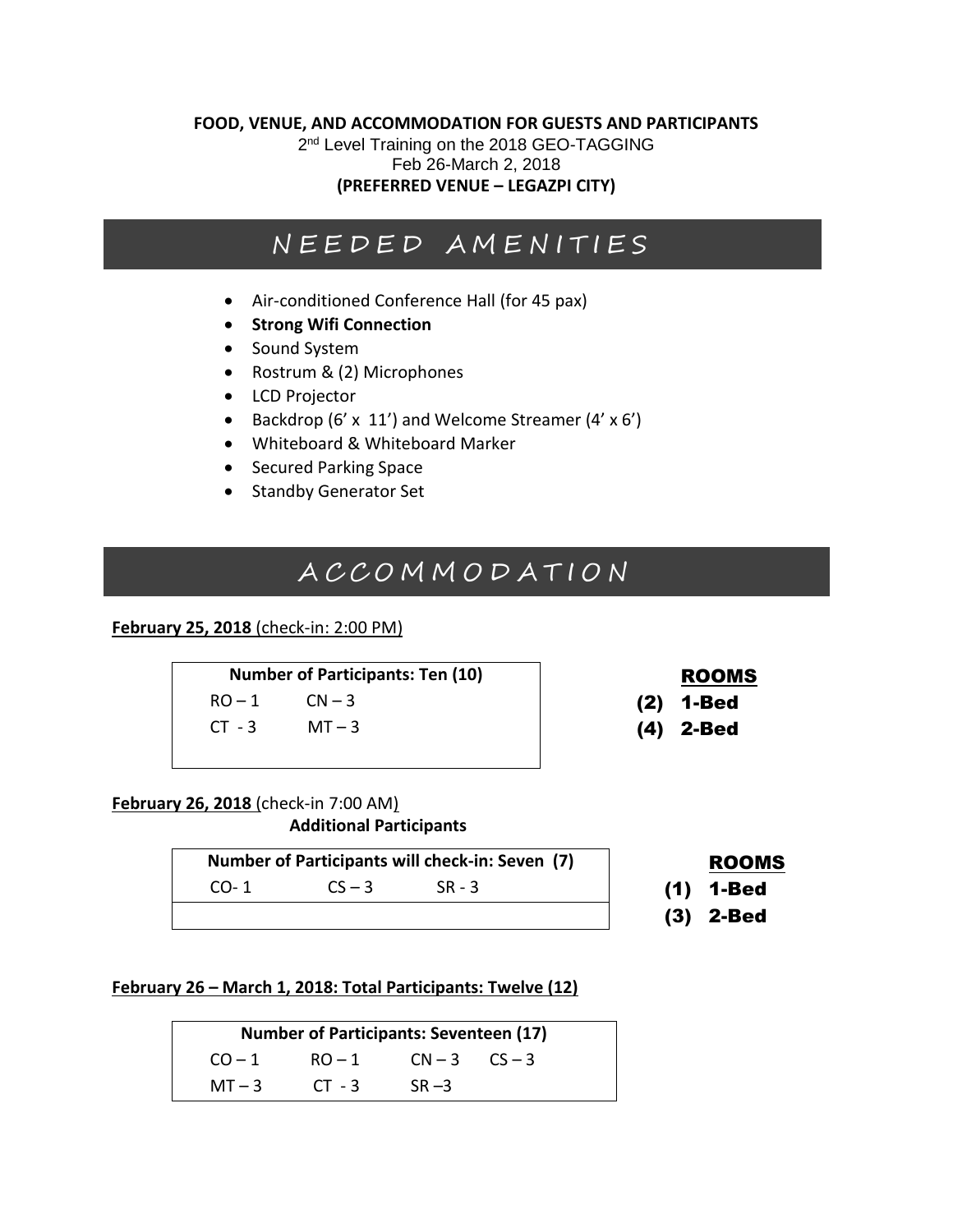$CS - 3$  SR - 3

## **Remaining participants for March 2, 2018**

**Number of Participants: Eleven (11)**  $CO-1$  RO-1  $CN-3$  $MT - 3$   $CT - 3$ 

**March 3, 2018: Check-out of all participants 12:00NN**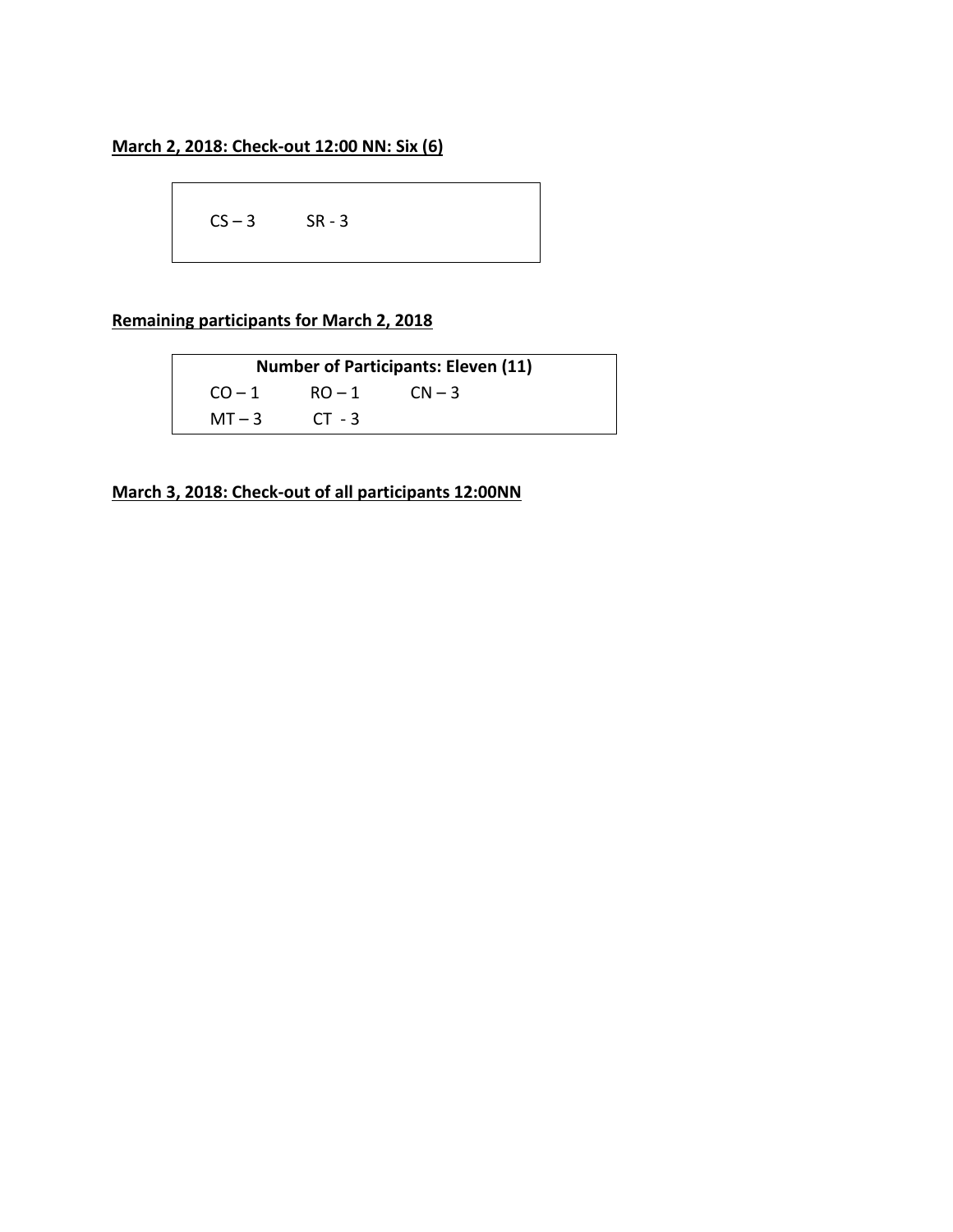# FOOD & NUMBER OF PARTICIPANTS

*\*With Flowing Mineral/Distilled Water and Coffee*

#### **SERVING TIME:**

Breakfast – 6:00-8:00 AM PM Snacks – 3:00 PM Dinner – 6:00-8:00 PM

Lunch – 12:00 PM AM Snacks – 10:00AM

#### **February 25 (Sunday)**

10 pax

• Dinner

#### **February 26 (Monday)**

- 17 pax
	- Breakfast
- 23 pax
	- AM Snacks
	- Lunch
	- PM Snacks
- 17 pax
	- Dinner

#### **February 27 (Tuesday)**

- 17 pax
	- Breakfast
- 21 pax
	- AM Snacks
	- Lunch
	- PM Snacks
- 17 pax
	- Dinner

#### **February 28 (Wednesday)**

- 17 pax
	- Breakfast

23 pax

- AM Snacks
- Lunch
- PM Snacks
- 17 pax
	- Dinner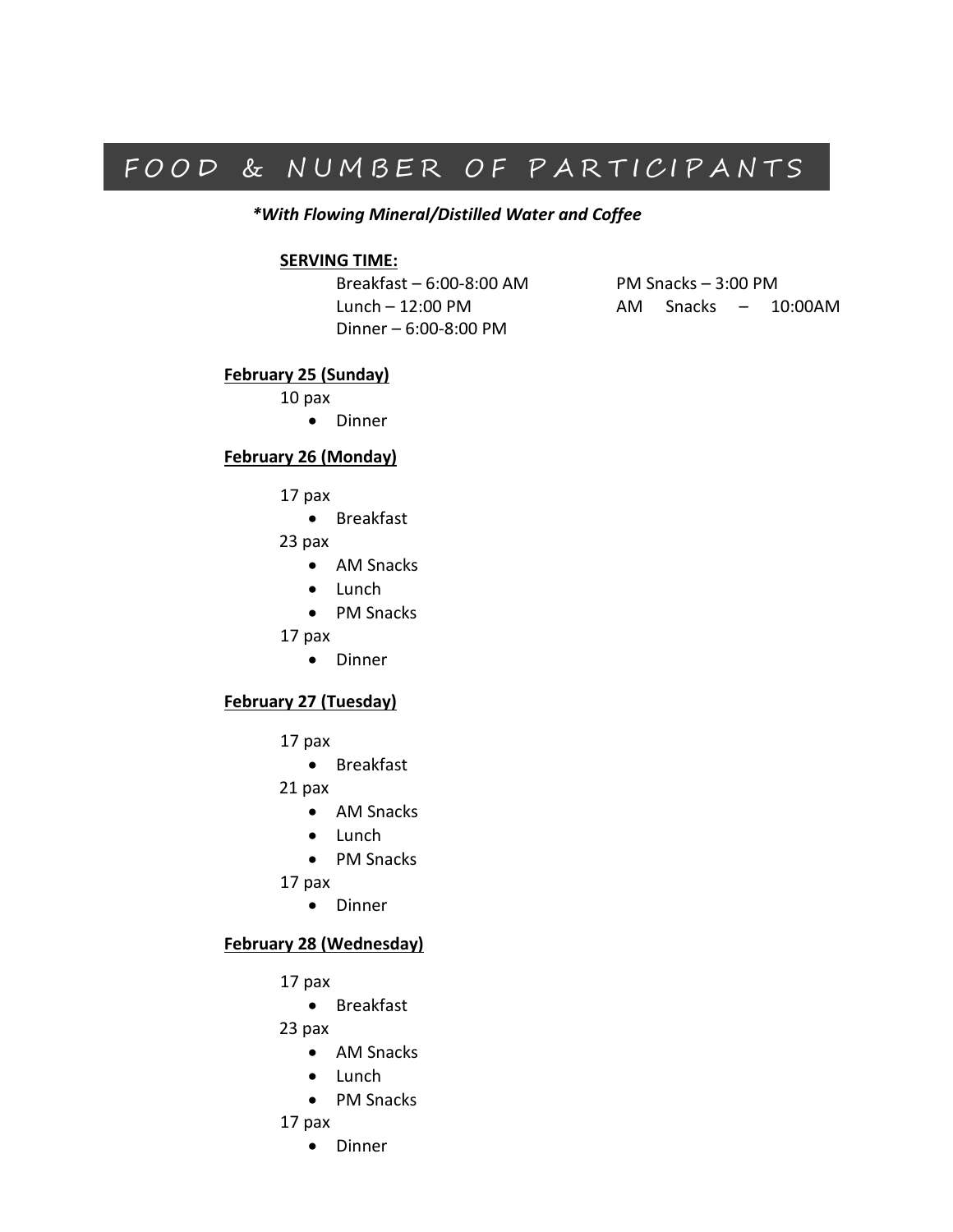## **March 1 (Thursday)**

- 17 pax
	- Breakfast
- 23 pax
	- AM Snacks
	- Lunch
	- PM Snacks
- 17 pax
	- Dinner

## **March 2 (Friday)**

- 17 pax
	- Breakfast
- 23 pax
	- AM Snacks
	- Lunch
	- PM Snacks
- 11 pax
	- Dinner

## **March 3 (Saturday)**

- 11 pax
	- Breakfast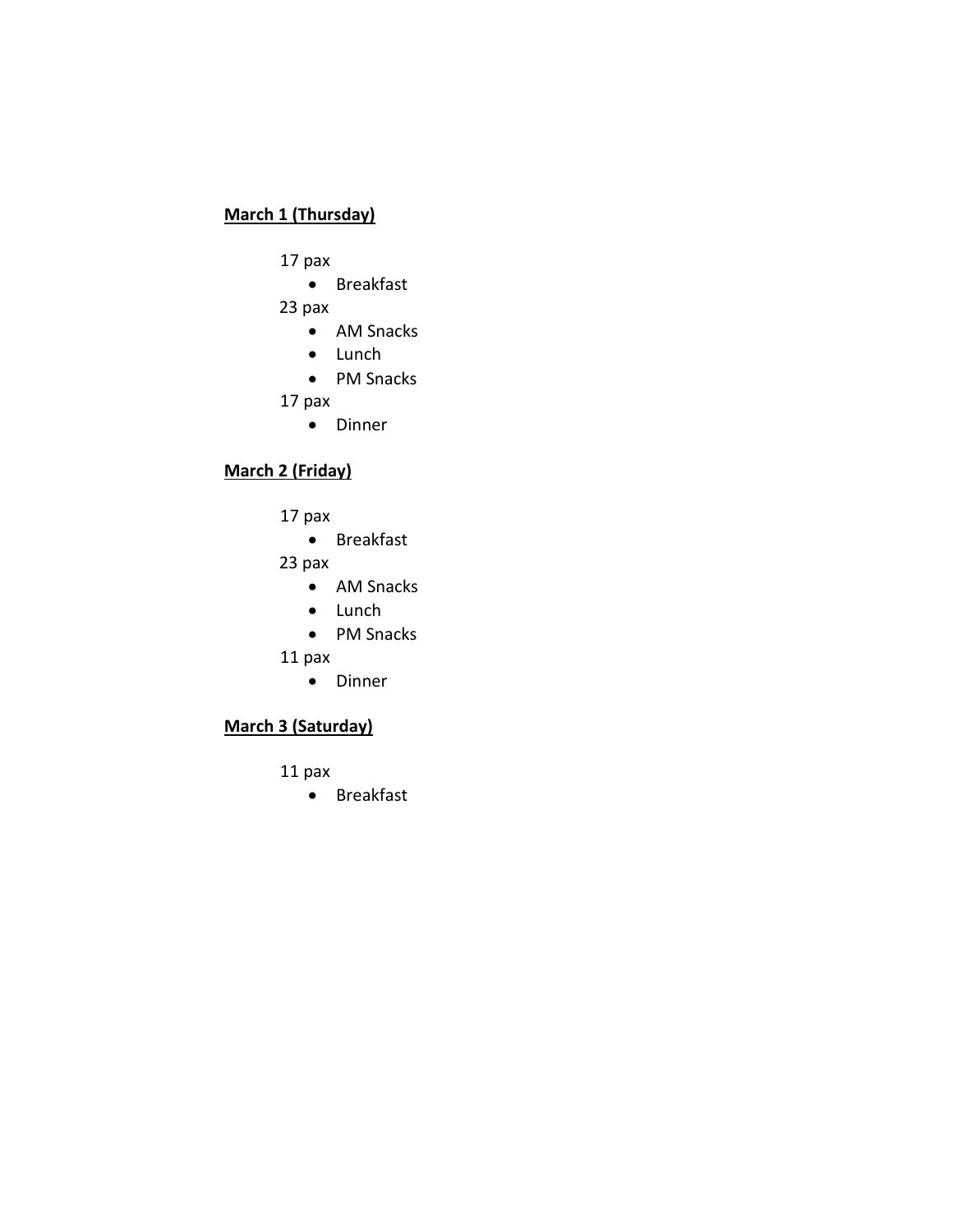# MENU TO BE SERVED

February 25, 2018

Dinner (10 pax)

- o Soup:Fish (Pinusta) Cosido
- o Pork Steak
- o Laing
- o Rice
- o Slices Pineapple

February 26, 2018

#### **LEGAZPI's SPECIALTY**

#### Breakfast (17 pax)

- o Tocino with achara
- o Scrambled Egg
- o Plain Rice
- o Banana

#### AM Snack (23 pax)

- o Tuna Sandwich
- o Potato Fries
- o Fresh Buko Juice

#### Lunch (23 pax)

- o Clear Soup
- o Pork Cordon Bleu
- o Chicken Adobo
- o Buttered Vegetables
- o Fresh Fruit in season
- o Steamed Rice

#### PM Snack (23 pax)

- o Pancit Guisado
- o Toasted Bread
- o Fresh Buko Juice

#### Dinner (17 pax)

- o Fish Cocido na Pinusta
- o Grilled Pork Chop
- o Pinangat
- o Steamed Rice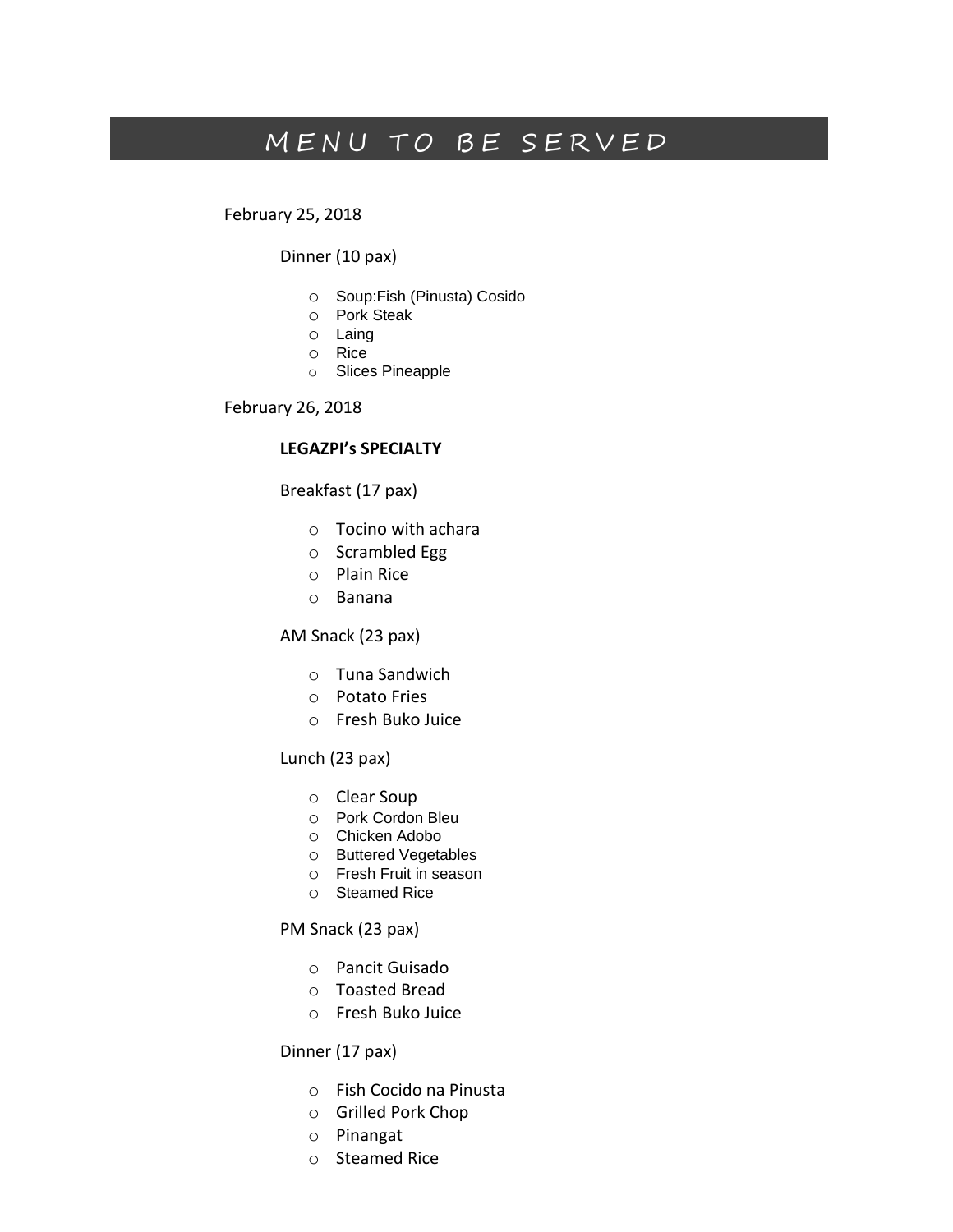o Banana

February 27, 2018

#### **DAET's CHOICE**

#### Breakfast (17 pax)

- o Fried/Plain Rice
- o Vegetable Omelet
- o Tinapa
- o Papaya

#### AM Snack (23 pax)

- o Fresh Lumpia
- o Fresh Buko Juice

#### Lunch (23 pax)

- o Pork Sinigang
- o Fried yellow fin
- o Ginataang Kalabasa at Sitaw
- o Steamed Rice
- o Banana

#### PM Snack (23 pax)

- o Toasted Siopao
- o Mango Shake

#### Dinner 17 pax)

- o Crab and Corn Chowder
- o Lumpiang Shanghai
- o Fried Fish na pinusta
- o Ampalaya con Carne
- o Steamed Rice
- o Fresh Fruits in Season

#### February 28, 2018

#### **NAGA's PICK**

#### Breakfast (17 pax)

- o Garlic Rice
- o Boiled Eggs
- o Daing na Bangus
- o Mango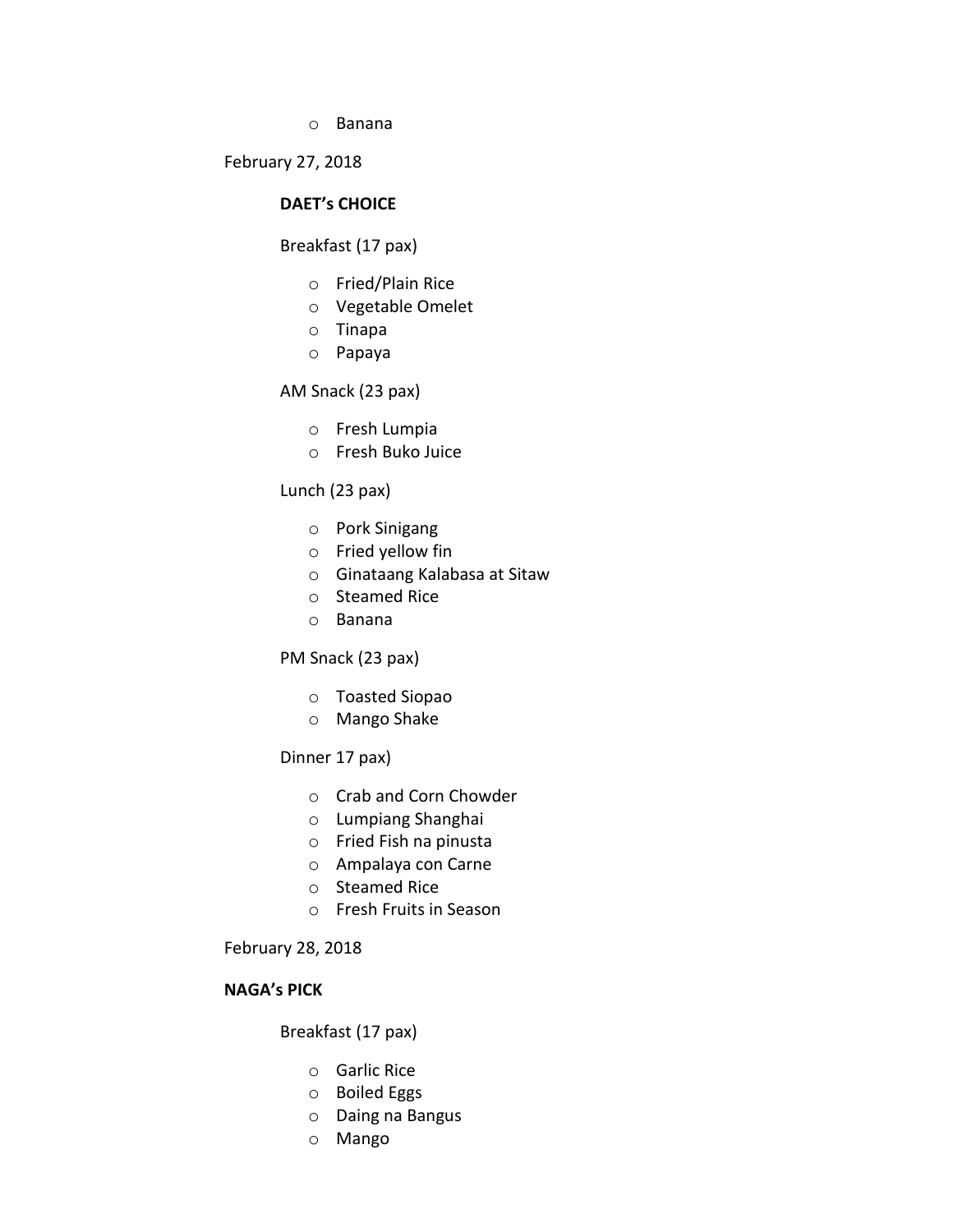#### AM Snack (23 pax)

- o Ham Sandwich
- o Iced Tea

#### Lunch (23 pax)

- o Hototay Soup
- o Grilled Liempo
- o Chopsuey Guisado
- o Steamed Rice
- o Creamy Fresh Fruit Salad

#### PM Snack (23 pax)

- o Pancit Palabok
- o Fit & Right

#### Dinner (17 pax)

- o Cream of Mushroom Soup
- o Grilled Pork chop
- o Mixed Vegetables
- o Steamed Rice
- o Pineapple

#### March 1, 2018

#### **VIRAC's SELECTION**

#### Breakfast (17 pax)

- o Garlic Rice
- o Itlog na maalat with tomato
- o Tinapa
- o Banana

#### AM Snack (23 pax)

- o Puto (2pcs) and Dinuguan
- o Fresh Buko Juice

#### Lunch (23 pax)

- o Misua Soup
- o Kinunot
- o Un-un/paksiw na galunggong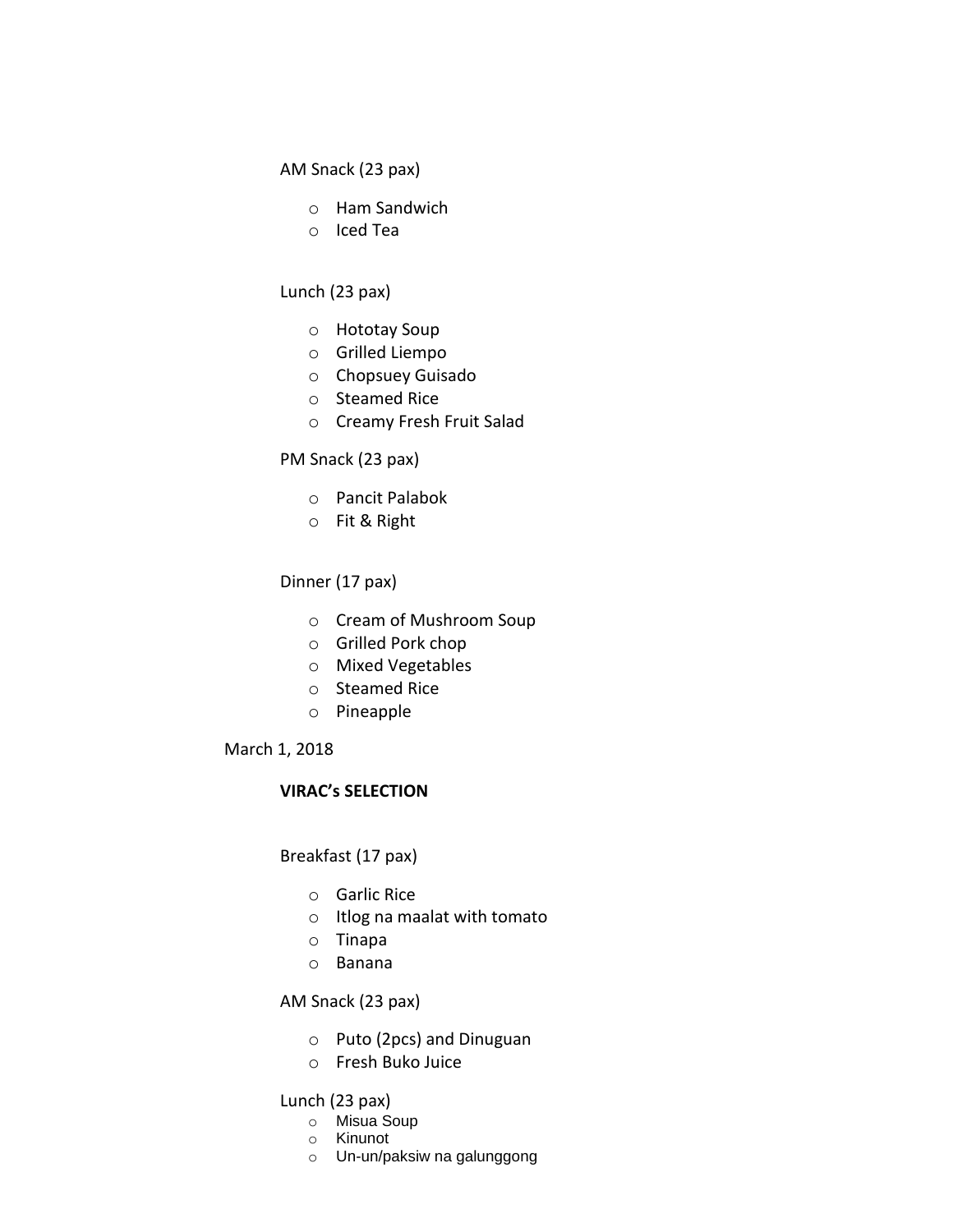- o Fresh Fruits in season
- o Steamed Rice

#### PM Snack (23 pax)

- o Linubak
- o Pineapple in Can (Del Monte)

#### Dinner (17 pax)

- o Nilagang Buto-buto(pork) with vegetables
- o Fried Fish na pinusta
- o Steamed Rice
- o Fresh Fruits in season

#### March 2, 2017

#### **MASBATE's FAVE**

Breakfast (17 pax)

- o Garlic Rice
- o Boneless Bangus
- o Scrambled Egg
- o Banana

#### AM Snack (23 pax)

- o Clubhouse Sandwich
- o Pineapple Juice in can (Del Monte)

#### Lunch (23 pax)

- o Cocido na Tangigue
- o Lechon Kawali
- o Bicol Express
- o Ginataan na malunggay
- o Steamed Rice
- o Fresh Fruits in Season

#### PM Snack (23 pax)

- o Special Buko Pie
- o Fresh Melon Milk Shake

#### Dinner (11 pax)

- o Soup: Tinolang Manok(native) w/ papaya
- o Binagoongang Sitaw
- o Caldereta
- o Steamed Rice
- o Buko Pandan Salad